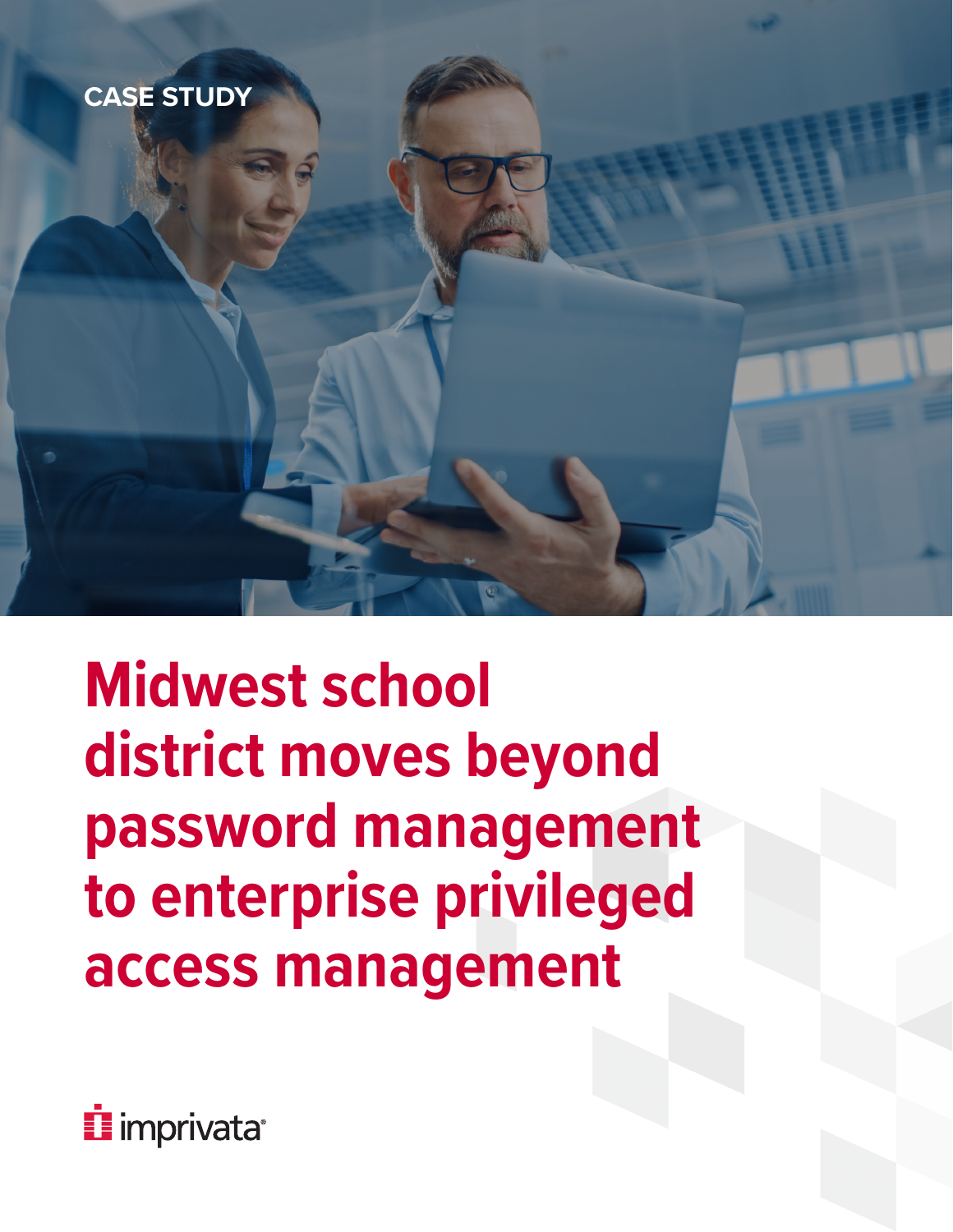#### **ORGANIZATION SNAPSHOT**

### **Intermediate school district (ISD)**

#### **LOCATION**

Midwest, United States

**STUDENTS** 1,000+

#### **CHALLENGES**

- Lack of visibility and control over privileged credentials for users, systems, and applications
- Need to simplify provisioning of privileged accounts

#### **RESULTS**

- Increased security through granular access controls
- Secured remote access for workers and third-party contractors
- Improved auditing with privileged session recording
- **66** Imprivata Privileged Access<br>Management proves that Management proves that security can be an enabler. Before we implemented it, it was difficult to grant access to various users to different systems, but now we can log in to Imprivata Privileged Access Management with two-factor authentication, and we can grant users rights to whatever systems their job function dictates. <sub>99</sub>

A midwestern intermediate school district uses Imprivata Privileged Access Management to safeguard privileged credentials, manage and control user access, and improve auditing capabilities. The Imprivata solution provides full control and insight into which privileged accounts and systems are being accessed to conform to industry rules and regulations. Remote workers and third-party contractors have secure access to systems without revealing the login credentials.

#### **SOLUTION**

• Imprivata Privileged Access Management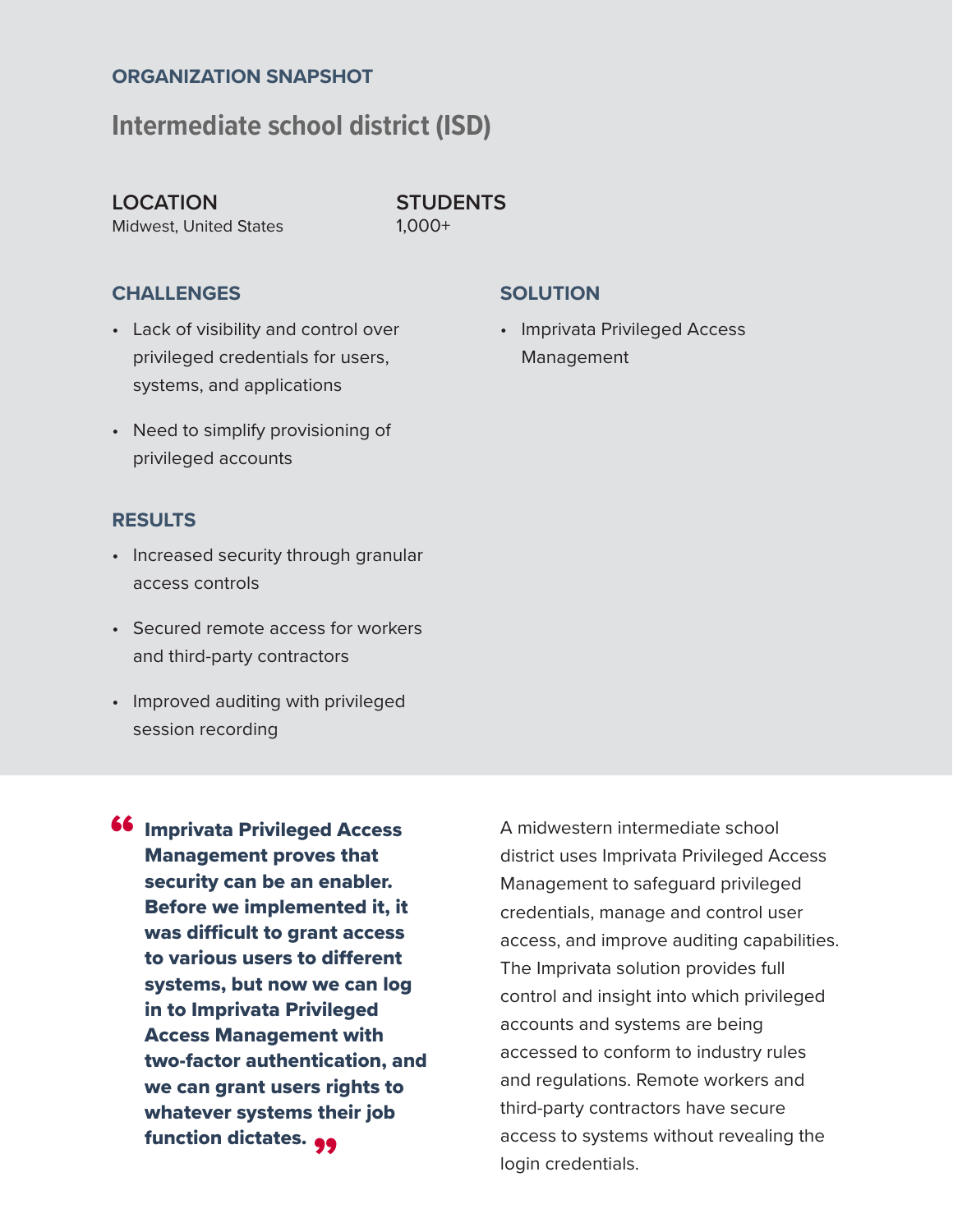## **Challenges**

An intermediate school district in the Midwest outgrew its basic password manager software and required enterprise privileged access management functionality to manage and monitor all privileged users and accounts. This included network, local, Active Directory, cloud, emergency, and service-to-application accounts. The district also wanted a solution that made provisioning and deprovisioning accounts easier.

## **Solution**

The district evaluated multiple privileged access management vendors and quickly decided on Imprivata Privileged Access Management. According to the district IT Manager, "We were so impressed with Imprivata Privileged Access Management and the demos from the product team that we moved forward with the implementation and have been happy since."

The district did some upfront planning to untangle information stored in their password manager. Over time, users had lumped large amounts of information and multiple logins into single records instead of creating individual records. Once this was addressed, the overall implementation of Imprivata Privileged Access Management took fewer than two days. "The import function in the Imprivata solution let us bring in data quickly once it was formatted into a spreadsheet for consumption."

The district was able to secure all of its privileged accounts in Imprivata Privileged Access Management including Linux and Windows servers, network switches, and various web portals for IoT devices such as UPS SNMP cards. In fact, the IT team has yet to find a service that they cannot store in Imprivata Privileged Access Management. The district has even created custom record types in the Imprivata solution to store large sensitive notes that do not translate easily to a simple username/password combination.

Users find Imprivata Privileged Access Management easy to use. The IT Manager commented, "Every time I make an account on a website, I just open [the solution] and generate a username and/or strong random password for it. The next time I log in to the site, I can click the Imprivata Chrome browser extension to fill in the credentials for me."

The district appreciates Imprivata's agile development approach that regularly advances the software to meet changing security requirements. "Upgrades are amazingly simple, it's a one-button upgrade through the web interface. Anytime we have a question the Imprivata support team is responsive and helpful."